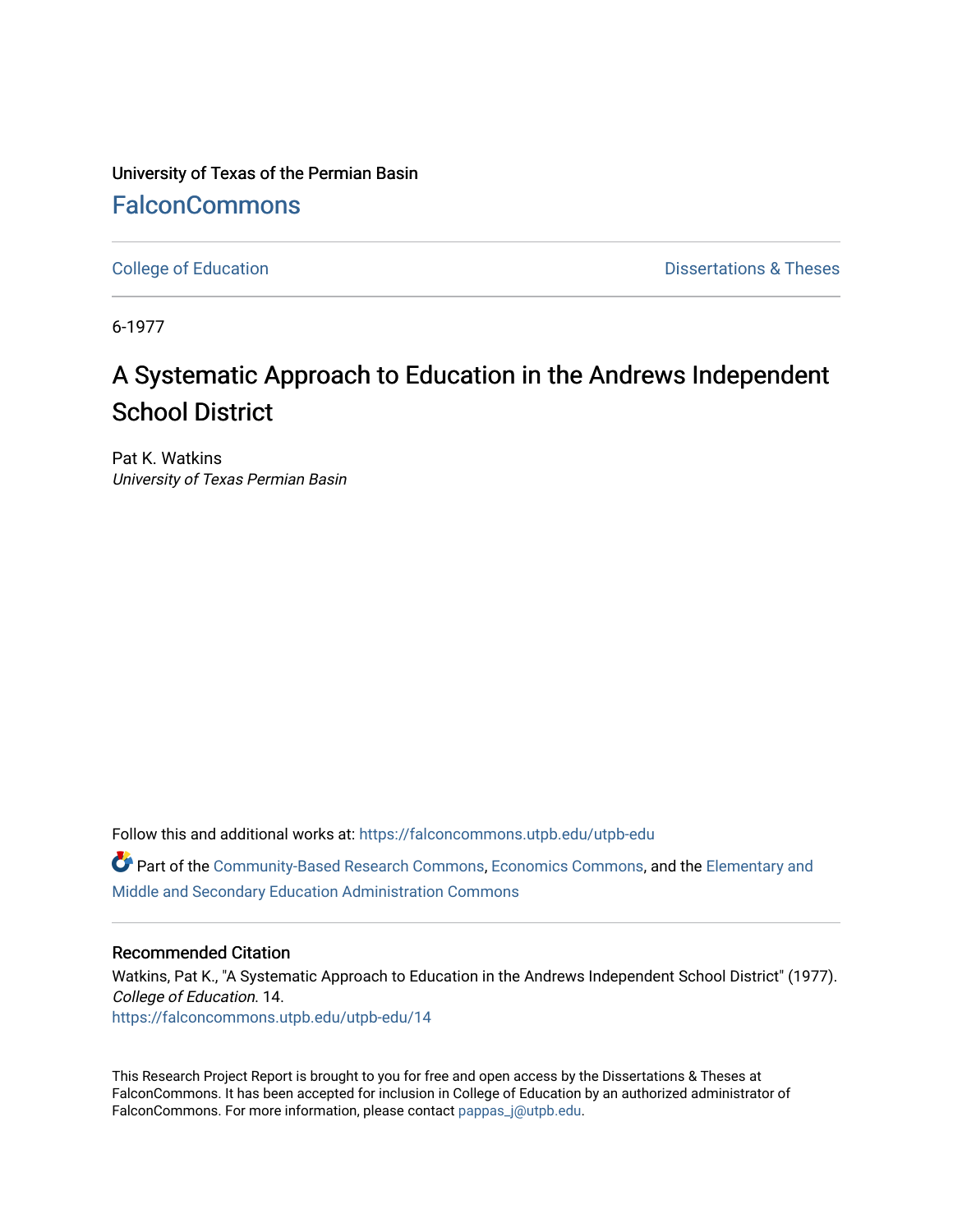#### **APPROVAL**

**We, the undersigned members of the examination committee, certify that we have examined the student and that he has met all requirements for the degree Master of Arts with a major in Administration and a minor in Sociology; futher, we have examined him/her on this date and have determined that he/she has demonstrated satisfactory knowledge of his field of specialization and that the project report is satisfactory in scope and quality for. the degree Master of Arts.**

**Approved by the Project Committee:**

**Chairman**

**(Date)**

**Graduate Council Representative**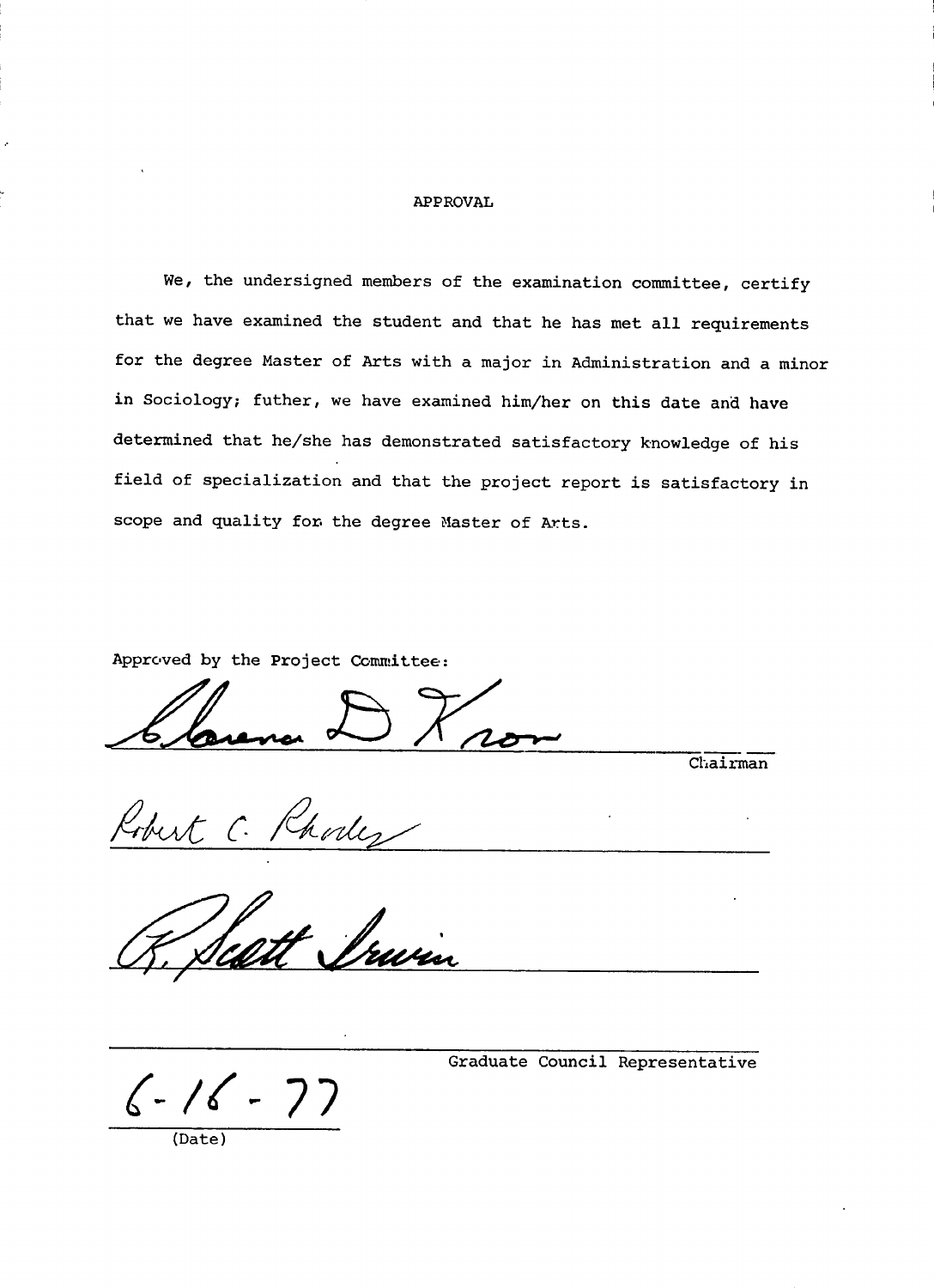$A \wedge 09474$ 

 $L<sup>2</sup>$ 

 $71.2$ 

 $\omega$ 38

1977

 $c.1$ 

### THE UNIVERSATY OF TEXAS OF THE PERMIAN BASIN

### A SYSTEMATIC APPROACH TO EDUCATION

## IN THE

### ANDREWS INDEPENDENT SCHOOL DISTRICT

by

### PAT K. WATKINS

Report of a Master's Project

Submitted to the Faculty of Pedagogical Studies

in Partial Fulfillment of Requirements

for the Degree  $\sim$ 

Master of Arts

The University of Texas of the Permian Basin

June, 1977

**U.T. Permian Basin Library**